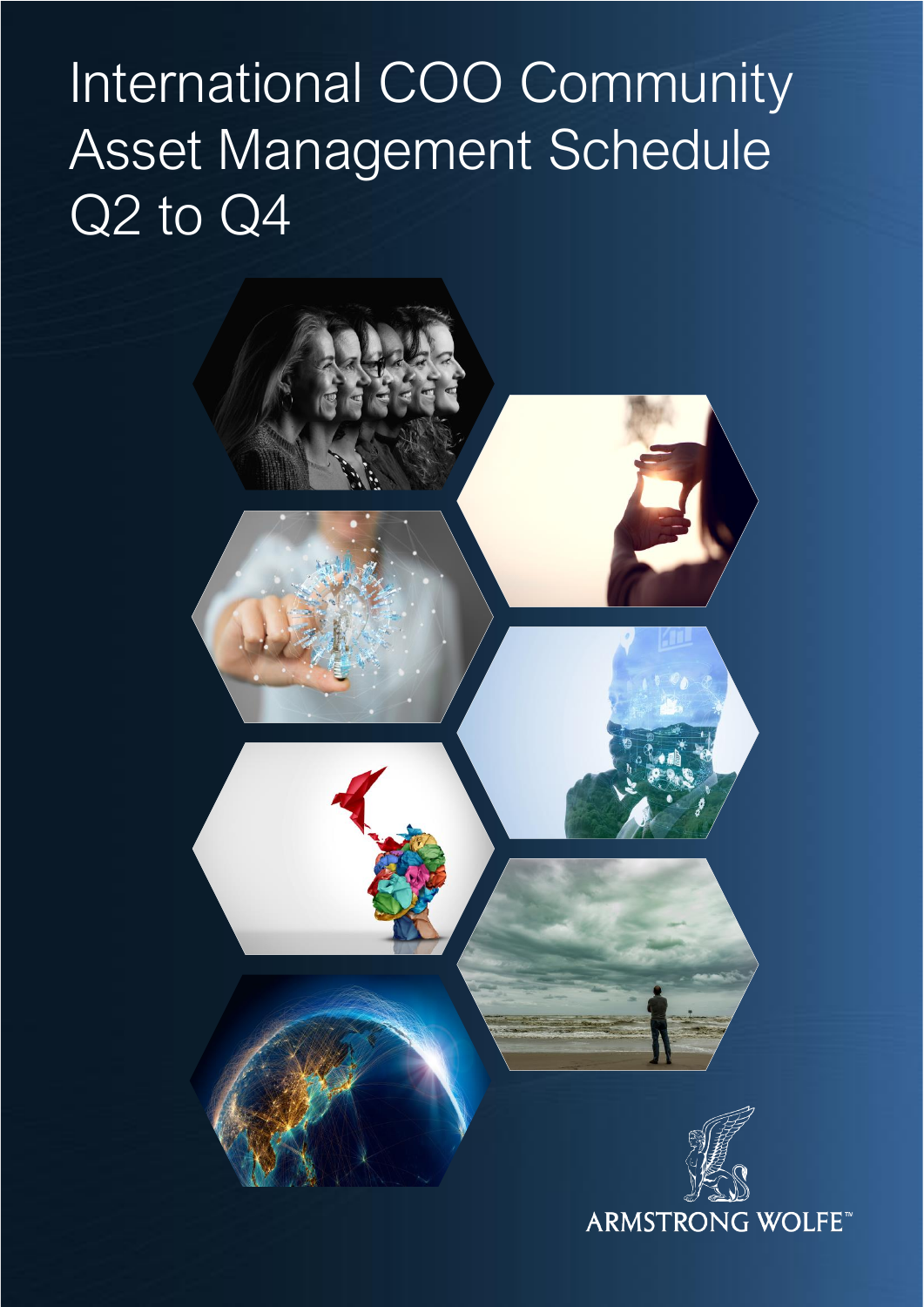## Working Group Asset Management Schedule Q2 to Q4



The objective of the **Non-Financial Risk Management Working Group** is to drive effective collaboration across members of the International Asset Management COO Community to establish the commercial case for non-financial risk management (commercial differentiation and franchise protection). At year end (2022), the group will produce an industry paper outlining the collective thoughts and experiences on defining and managing non-financial risk management.

2022 Schedule – Non-Financial Risk Management Working Group

| $9^{\text{th}}$ June                                                             | $25^{\text{th}}$ July                     | 20 <sup>th</sup> September                                      |                                                   |
|----------------------------------------------------------------------------------|-------------------------------------------|-----------------------------------------------------------------|---------------------------------------------------|
| $14:00 - 15:30$ BST /<br>$9:00 - 10:30$ EDT                                      | $14:00 - 15:30$ BST<br>/ 9:00 - 10:30 EDT | $14:00 - 15:30$ BST<br>/ 9:00 - 10:30 EDT                       | <b>Requested Attendee</b>                         |
| Non-Financial Risk<br>Management<br>(Framework,<br>Management and<br>Governance) | <b>Target Operating Model</b>             | NFR Data Solutions and<br><b>Technology Horizon</b><br>Scanning | <b>Global Head of Business</b><br>Controls or NFR |



The objective of the **Innovation Working Group** is to drive effective collaboration across the members of the International Asset Management COO Community to improve their ability to influence and manage the innovation agenda. At year end (2022), the group will produce an industry paper outlining their collective thoughts and experiences on how best to support, quantify and deliver innovation.

| 2022 Schedule – Innovation Working Group            |                                            |                                                                                                |                                                                           |
|-----------------------------------------------------|--------------------------------------------|------------------------------------------------------------------------------------------------|---------------------------------------------------------------------------|
| $5th$ May                                           | $27th$ July                                | 18 <sup>th</sup> November                                                                      |                                                                           |
| $14:00 - 15:30$ BST / 9:00<br>$-10:30$ EDT          | $14:00 - 15:30$ BST / 9:00<br>$-10:30$ EDT | 14:00 - 15:30 GMT /<br>$9:00 - 10:30$ EST                                                      | <b>Requested Attendee</b>                                                 |
| Define Innovation,<br>Transformation, and<br>Change | Approaches to Drive<br>Innovation          | <b>Common Use Cases</b><br>Across the Group/<br>Distillation and<br>Codification of Innovation | Global Head of Strategic<br>Change, Transformation<br>and/or Architecture |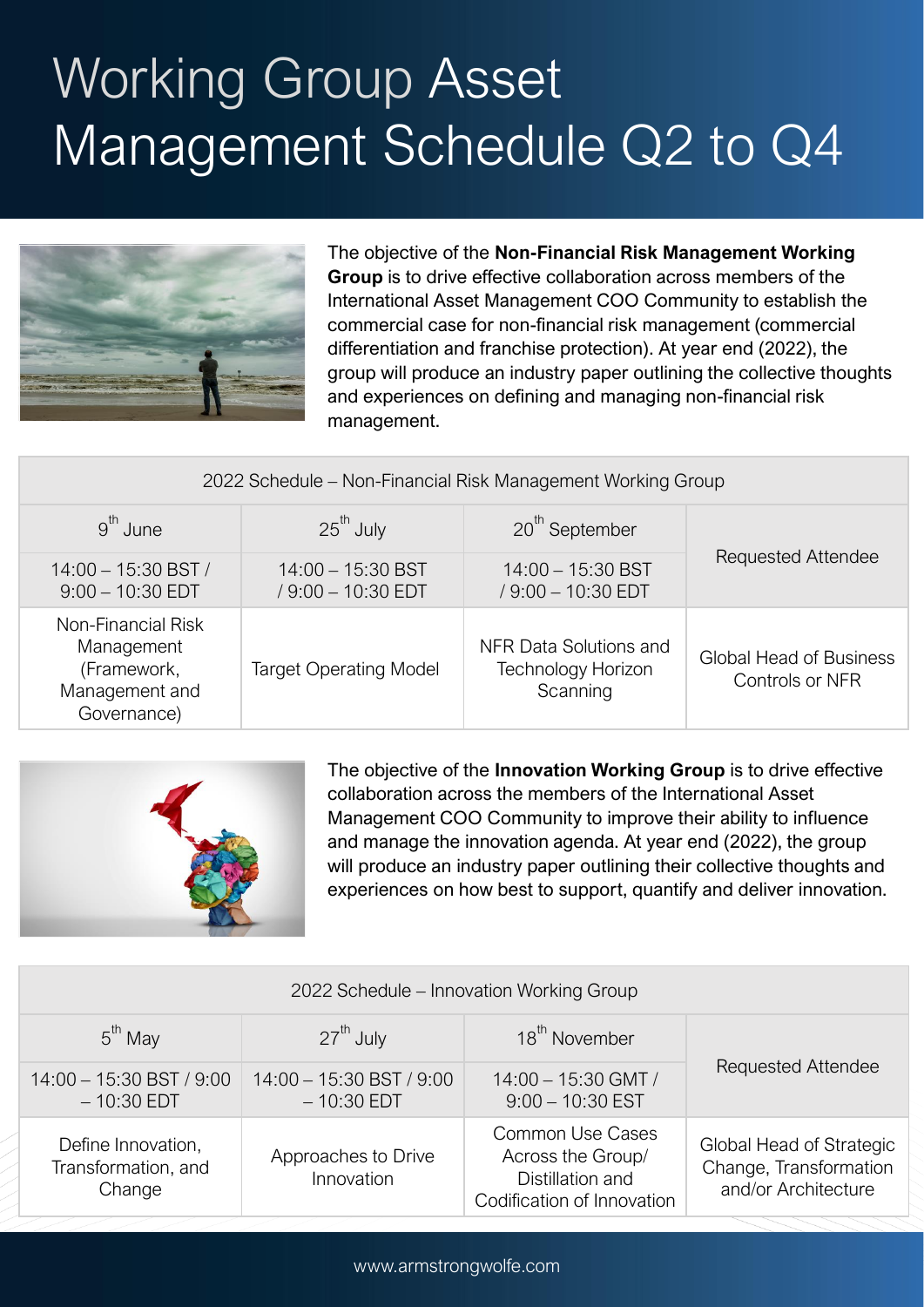# Working Group Asset Management Schedule Q2 to Q4



The objective of the **ESG Data and Education Management Working Group** is to drive effective collaboration across members of the International COO Community (iCOOC) to understand what data the industry needs, the benchmarks and frameworks needed to analyse and standardise it. In parallel, this group will improve iCOOC members' ability to implement educational initiatives to embed ESG factors into everyday decision-making within the business. At year end, the group will produce an industry paper outlining the collective thoughts on a common approach for ESG data standardisation.

2022 Schedule – ESG Data and Education Management Working Group

| $16^{\text{th}}$ June                                                              | 23 <sup>rd</sup> August                                              | 14 <sup>th</sup> November                                        |                                                          |
|------------------------------------------------------------------------------------|----------------------------------------------------------------------|------------------------------------------------------------------|----------------------------------------------------------|
| 12:00 - 13:30 BST /<br>07:00 - 08:30 EDT /<br>21:00 - 22:30 AEST                   | $12:00 - 13:30$ BST /<br>07:00 - 08:30 EDT /<br>$21:00 - 22:30$ AEST | 19:00 - 20:30 GMT /<br>14:00 - 15:30 EST /<br>06:00 - 07:30 AEDT | <b>Requested Attendee</b>                                |
| <b>Strategic Consensus</b><br>(internal processes,<br>procedures, and<br>controls) | Vendor vs In-House vs<br><b>Industry Utility</b>                     | Monitoring and<br>Assurance                                      | Head of ESG Data<br>Management /<br>Architectural Design |



The objective of **the Workforce Management Working Group** is to drive effective collaboration across members of the International Asset Management COO Community to establish and share best practices for managing a hybrid workforce. At year end (2022), the group will produce a COO aide-memoire outlining the proven practices on successfully managing a hybrid workforce.

| 2022 Schedule – Workforce Management Working Group                  |                                                                       |                                                                       |                               |
|---------------------------------------------------------------------|-----------------------------------------------------------------------|-----------------------------------------------------------------------|-------------------------------|
| $21st$ July                                                         | 1 <sup>st</sup> September                                             | 16 <sup>th</sup> November                                             |                               |
| $12:00 - 13:30$ BST /<br>$07:00 - 08:30$ EDT /<br>19:00 - 20:30 HKT | $12:00 - 13:30$ BST /<br>$07:00 - 08:30$ EDT /<br>$19:00 - 20:30$ HKT | $11:00 - 12:30$ GMT /<br>06:00 - 07:30 EST /<br>19:00 - 20:30 HKT     | Requested Attendee            |
| Culture, Leadership, and<br><b>Operationalising Purpose</b>         | Training and Developing<br><b>Business Managers</b>                   | Organisational Design<br>and Governance of the<br><b>COO</b> Function | Global and/or Regional<br>COO |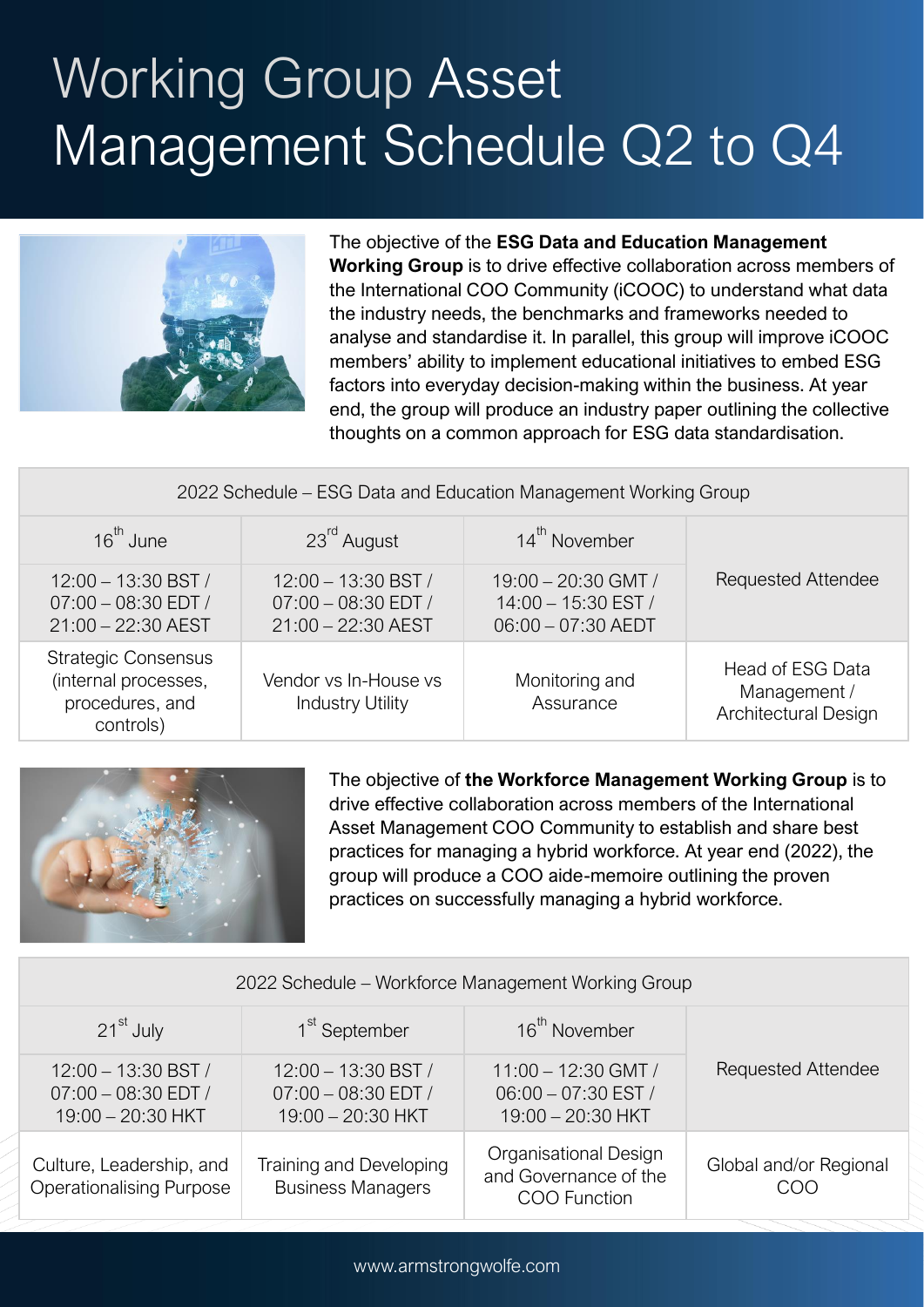### Working Group Asset Management Schedule Q2 to Q4



The objective of the **Operations Working Group** is to drive effective collaboration across members of the International Asset Management COO Community to outline the future target operating model for operations, and to share best practices on outsourcing, including selection, management, and exit. At year end (2022), the group will produce an industry paper outlining the collective thoughts on the future target operating model for operations, and a COO aidemémoire outlining the collective experiences on outsourcing.

| 2022 Schedule – Operations Working Group |                         |                           |                           |
|------------------------------------------|-------------------------|---------------------------|---------------------------|
| $17th$ June                              | 31 <sup>st</sup> August | 7 <sup>th</sup> November  |                           |
| $12:00 - 13:30$ BST /                    | $12:00 - 13:30$ BST /   | $19:00 - 20:30$ GMT /     | <b>Requested Attendee</b> |
| $07:00 - 08:30$ EDT /                    | $07:00 - 08:30$ EDT /   | 14:00 - 15:30 EST /       |                           |
| 21:00 - 22:30 AEST                       | 21:00 - 22:30 AEST      | $06:00 - 07:30$ AEDT      |                           |
| Case study / TOM                         | Outsourcing             | <b>Technology Horizon</b> | Global Head of            |
| analysis                                 |                         | Scanning                  | Operations                |

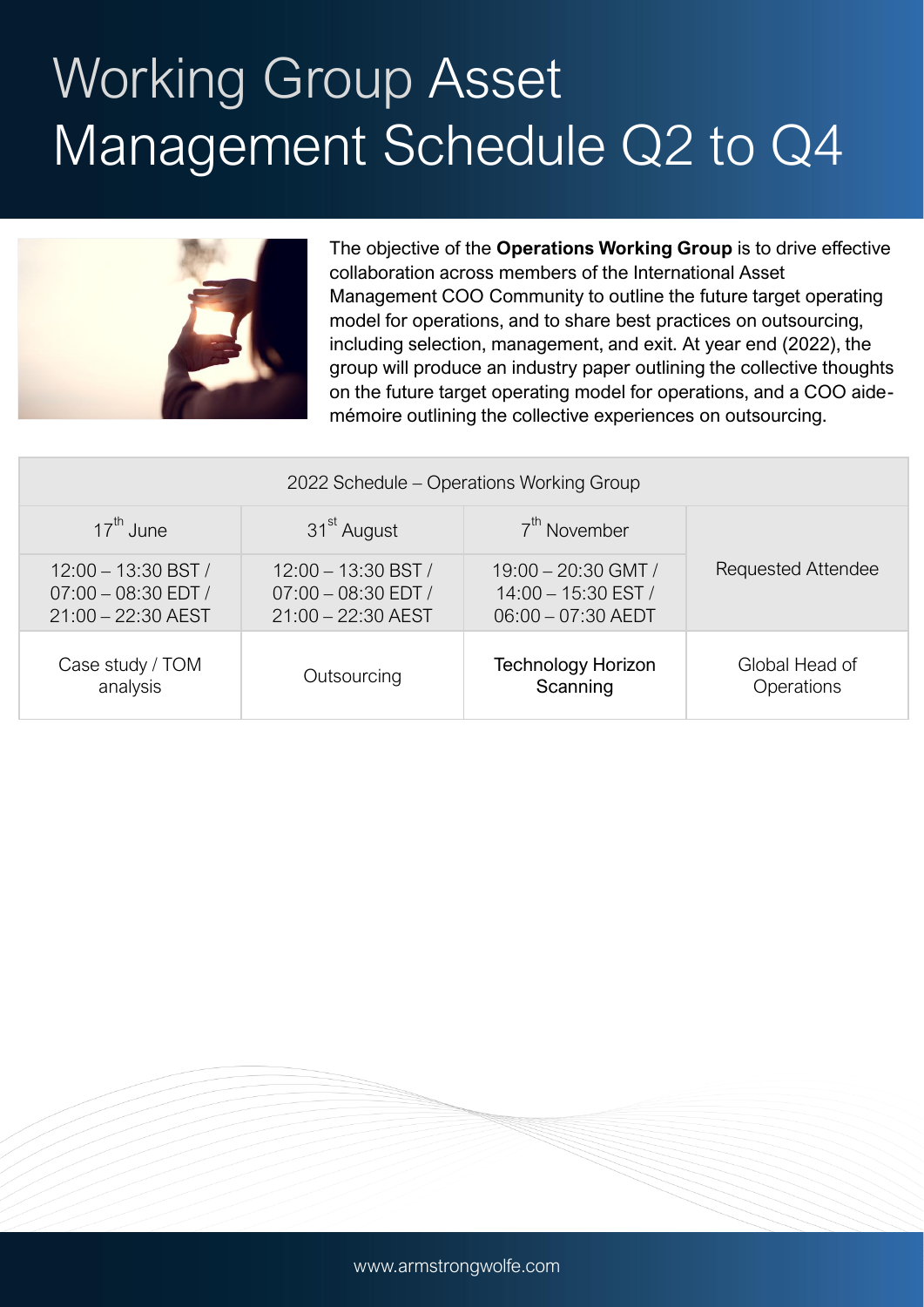# Other ICOOC Initiatives Asset Management Schedule Q2 to Q4



The objective of the **APAC COO Forum** is to drive effective collaboration across members of the International Asset Management COO Community to help asset managers navigate and efficiently implement regulations, not challenge them, and meet market-wide, non-proprietary challenges through the exchange of ideas, experiences and structured debate.

| 2022 Schedule - APAC COO Forum                         |                                                      |                           |  |
|--------------------------------------------------------|------------------------------------------------------|---------------------------|--|
| $20th$ July                                            | 13 <sup>th</sup> October                             | <b>Requested Attendee</b> |  |
| $17:00 - 18:30$ HKT /<br>20:00 - 21:30 AEDT            | $17:00 - 18:30$ HKT /<br>$20:00 - 21:30$ AEDT        |                           |  |
| Staff Attrition and<br><b>Operationalising Purpose</b> | Risk Taxonomy, Target<br>Operating Model and<br>Data | APAC COO                  |  |